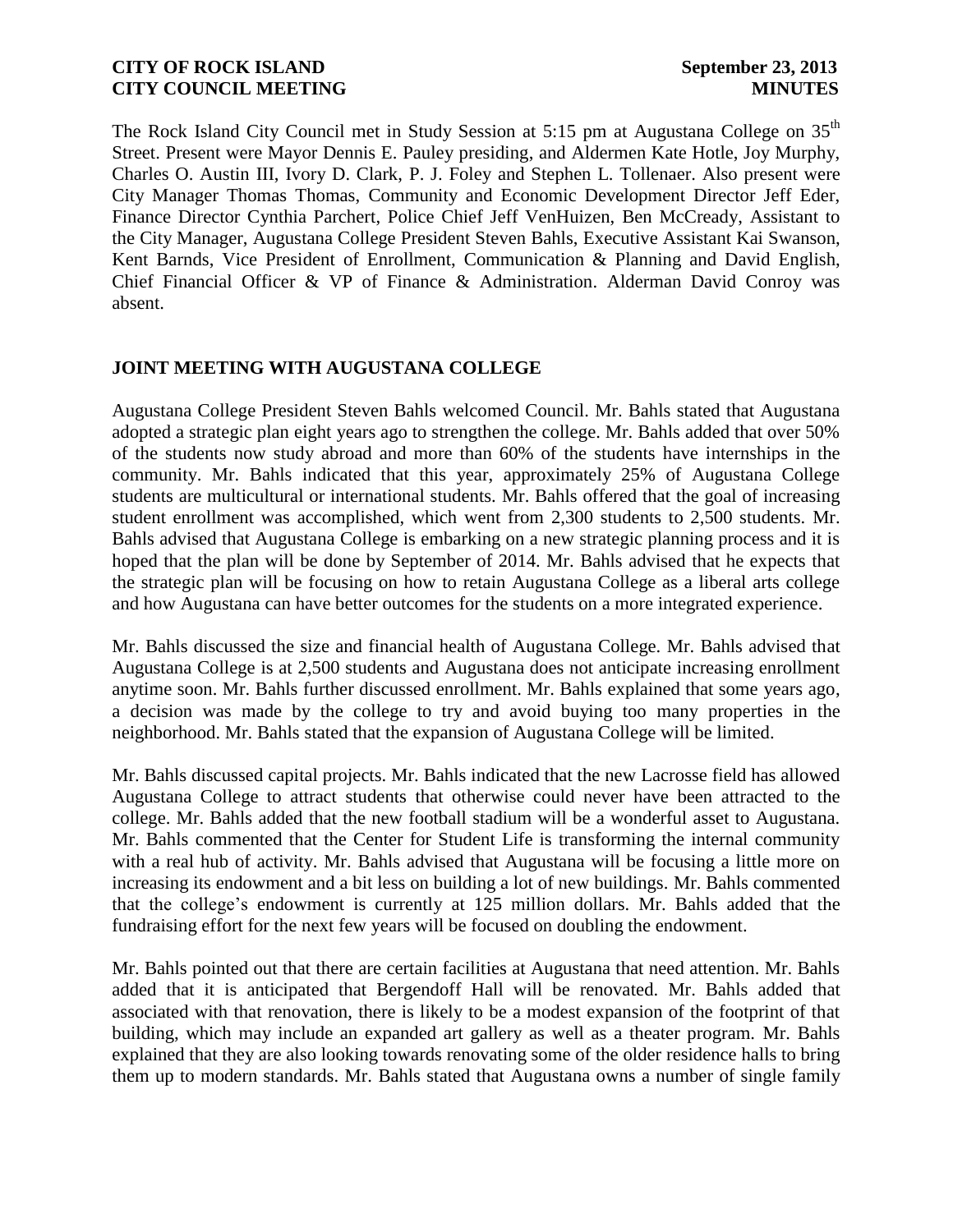homes in the neighborhood and at some point, the future of those homes will have to be determined. Mr. Bahls further discussed this item.

Council and Mr. Bahls discussed public safety as it related to the campus and neighborhood. President Bahls stated that Augustana appreciates the participation of the City in making Augustana a strong place, and the efforts of the Rock Island Police Department and Fire Department for public safety.

Council and Mr. Bahls discussed tuition as it related to the annual cost for students to attend Augustana and the financial aid component. In addition, Council and Mr. Bahls discussed student and faculty housing as it related to maintenance issues. Renovation was also discussed in relation to Augustana building improvements. Kai Swanson and Council discussed partnerships as it related to housing, public safety and activities.

## **ADJOURNMENT**

A motion made by Alderman Hotle and seconded by Alderman Murphy to adjourn the meeting carried by the following Aye and No vote. Those voting Aye being; Alderman Hotle, Alderman Murphy, Alderman Austin, Alderman Clark, Alderman Foley and Alderman Tollenaer; those voting No, none. The meeting was adjourned at 6:10 pm.

> \_\_\_\_\_\_\_\_\_\_\_\_\_\_\_\_\_\_\_\_\_\_\_\_\_\_\_\_\_\_ Aleisha L. Patchin, City Clerk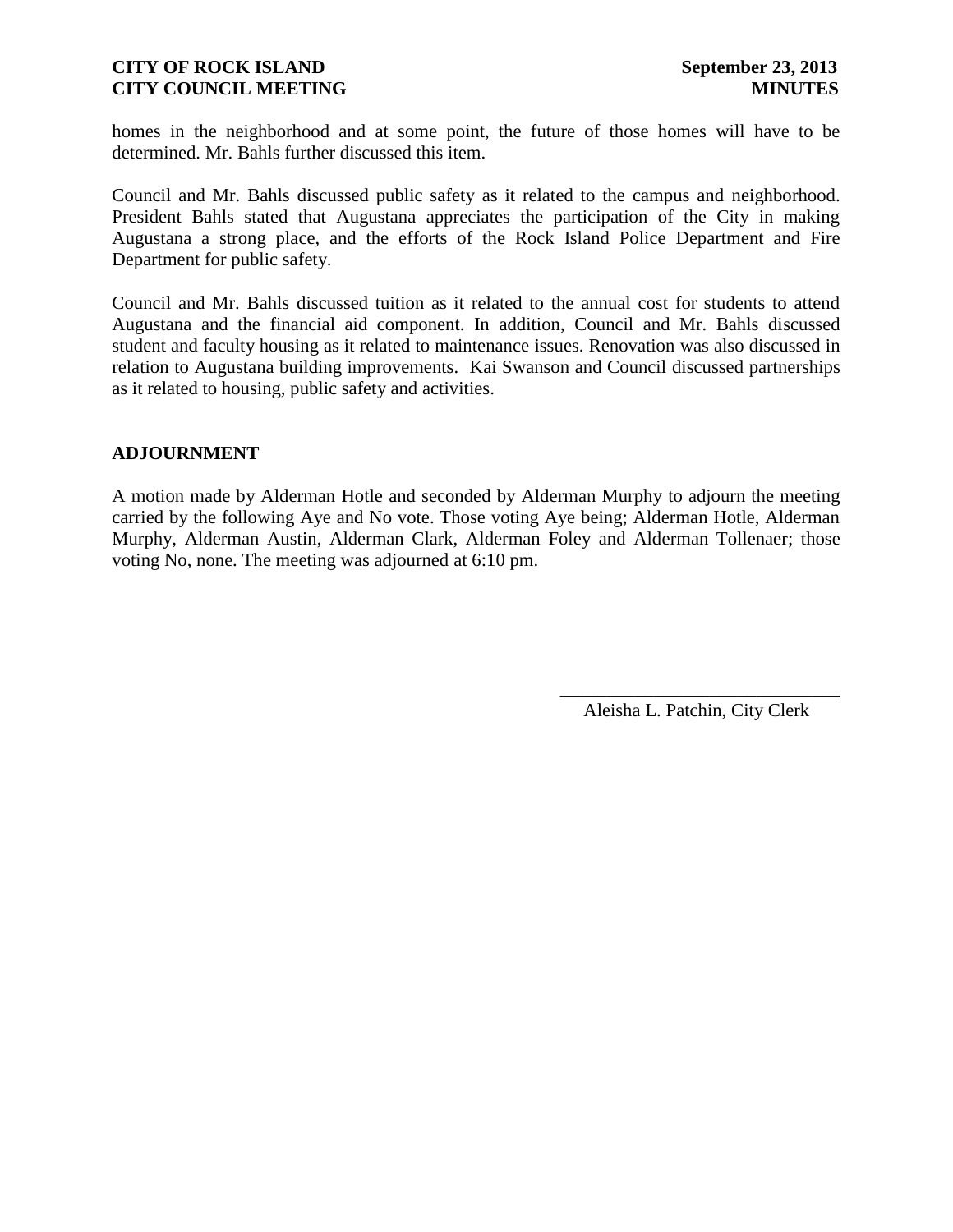Rock Island City Council met in regular session at 6:45 pm in Council Chambers of Rock Island City Hall. Present were Mayor Dennis E. Pauley presiding, and Aldermen Kate Hotle, Joy Murphy, Charles O. Austin III, Ivory D. Clark, David Conroy, P.J. Foley and Stephen L. Tollenaer. Also present were City Manager Thomas Thomas and City Attorney Ted Kutsunis.

#### Introductory Proceedings

Mayor Pauley called the meeting to order and led in the Pledge of Allegiance. Alderman Austin gave the Invocation.

#### Agenda Item #5

# **Minutes of the meeting of September 13, 2013, Minutes of the meeting of September 14, 2013 and Minutes of the meeting of September 16, 2013.**

A motion was made by Alderman Foley and seconded by Alderman Murphy to approve the minutes of the meeting of September 13, 2013, Minutes of the meeting of September 14, 2013 and Minutes of the meeting of September 16, 2013 as printed. The motion carried by the following Aye and No vote; those voting Aye being; Alderman Hotle, Alderman Murphy, Alderman Austin, Alderman Clark, Alderman Conroy, Alderman Foley and Alderman Tollenaer; those voting No, none.

## Agenda Item #6 **Update Rock Island by Mayor Pauley.**

Mayor Pauley stated that the Fall Community Garage Sale will be held on Saturday, September 28, 2013 at Longview Park from 8:00 am to 2:00 pm. The Mayor added that over 6,000 square feet of sales will be taking place. Admission to the event will be free, but call (309) 732-7275 to purchase vendor space.

Mayor Pauley advised that Broadway Historic District's  $25<sup>th</sup>$  Anniversary Celebration will be Saturday, September  $28<sup>th</sup>$  from noon to 5:00 pm on  $22<sup>nd</sup>$  Street from  $7<sup>th</sup>$  Avenue to  $9<sup>th</sup>$  Avenue. Mayor Pauley added that Rose 'n Thorns, Lynne Hart Jazz Quartet, Pam and Will Trotter Folk Duo, and The Treble with Men Barbershop Quartet will perform. There also will be an arts & crafts fair, food, antique cars and tractors, guided tours of  $22<sup>nd</sup>$  Street, a chance to tell oral histories, children's activities, and a partial Great Unveiling. Mayor Pauley commented that Great Unveilings are a signature event for the historic district where siding is removed from a home to reveal the original clapboard. It was noted that admission is free, and all are welcome. Mayor Pauley stated that in conjunction with the event, Rock Island Economic Growth Corporation (GROWTH) will have open houses at two of its homes for sale through GROWTH's Homebuyer Program:  $847.22<sup>nd</sup>$  St. and 544  $23<sup>rd</sup>$  St. It was noted that for more information on Broadway's  $25<sup>th</sup>$  Anniversary Celebration, visit [www.broadwaydistrict.org](http://www.broadwaydistrict.org/) or call (309) 912-2657.

Mayor Pauley stated that the Rock Island Public Library has partnered with the University of Illinois Extension on an opinion study aimed at gathering public input on library services, usage patterns and perceptions. Mayor Pauley indicated that library users have until October 5, 2013 to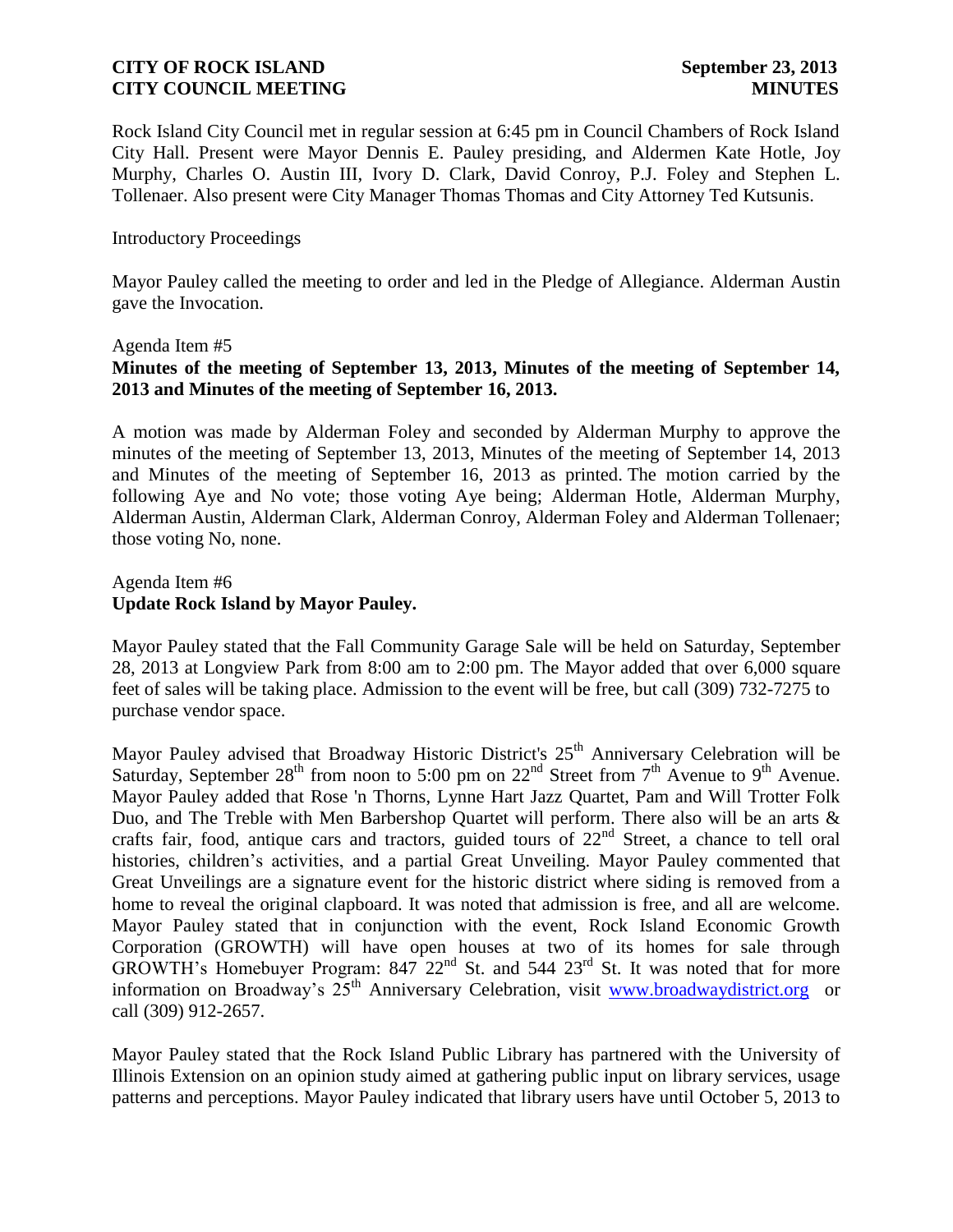complete an online survey that will provide the library with input on why they do or do not use libraries, the services they find most beneficial, and their feelings about the role of the library in their community. The Mayor added that individual survey responses are anonymous and confidential, with results collated by University of Illinois Extension staff. It was noted that the online survey is available on the Library website at [www.rockislandlibrary.org](http://www.rockislandlibrary.org/) or a printed copy of the survey may also be picked up and completed at the Rock Island Main, 30/31 or Southwest Branch Libraries.

#### Agenda Item #7

# **Presentation of the 2013 Labor Day Parade Awards.**

Grace Shirk, a member of the Labor Day Parade Advisory Board and Mayor Pauley stepped to the podium for the Presentation of the 2013 Labor Day Parade Awards.

Ms. Shirk stated that this year's parade had over 150 entries. It was noted that "Celebrating You" was the parade theme. Ms. Shirk commented on the highlights of the parade. Ms. Shirk thanked everyone involved with the parade for making it safe and successful and a special thank you went out to Mary Chappell, Art Milton and the citizens of Rock Island.

Ms. Shirk along with Mayor Pauley presented the 2013 Labor Day Parade Awards to the winning recipients.

The following are the winners of the 2013 Labor Day Parade Awards:

The Citizen's Choice Award winners were selected by various citizens watching the parade. The winners included; The Wheelman of Iowa, RI Futbul Club, Red Hats of the Quad Cities, Rock Island Horticulture Club, Harris Pizza and Eugene Field Elementary School.

The Council's Choice Award winners included; Two Rivers United Methodist Church, Lovely Wedding Rentals, Ed Case's Strike Force Martial Arts, Edison Junior High School, Quad City Cuttaz, Longfellow Liberal Arts Elementary School and QC Elite Robotics Team #648.

The New Windsor Drill Team was the recipient of the Parade Committee's Choice Award. Zanie Janie Entertainment received the Marshal's Choice Award for the best theme-related entry, and the '50's Friends was the recipient of the Mayor's Cup Winner. All winners had their pictures taken with the Mayor.

Mayor Pauley congratulated all of the winners and everyone involved with the parade.

Mayor Pauley commented that anyone that wishes to speak on Agenda Item #18 needs to sign up on the sign-in sheets.

# Agenda Item #8 **Proclamation declaring September 25, 2013 as Broadway Historic District Day.**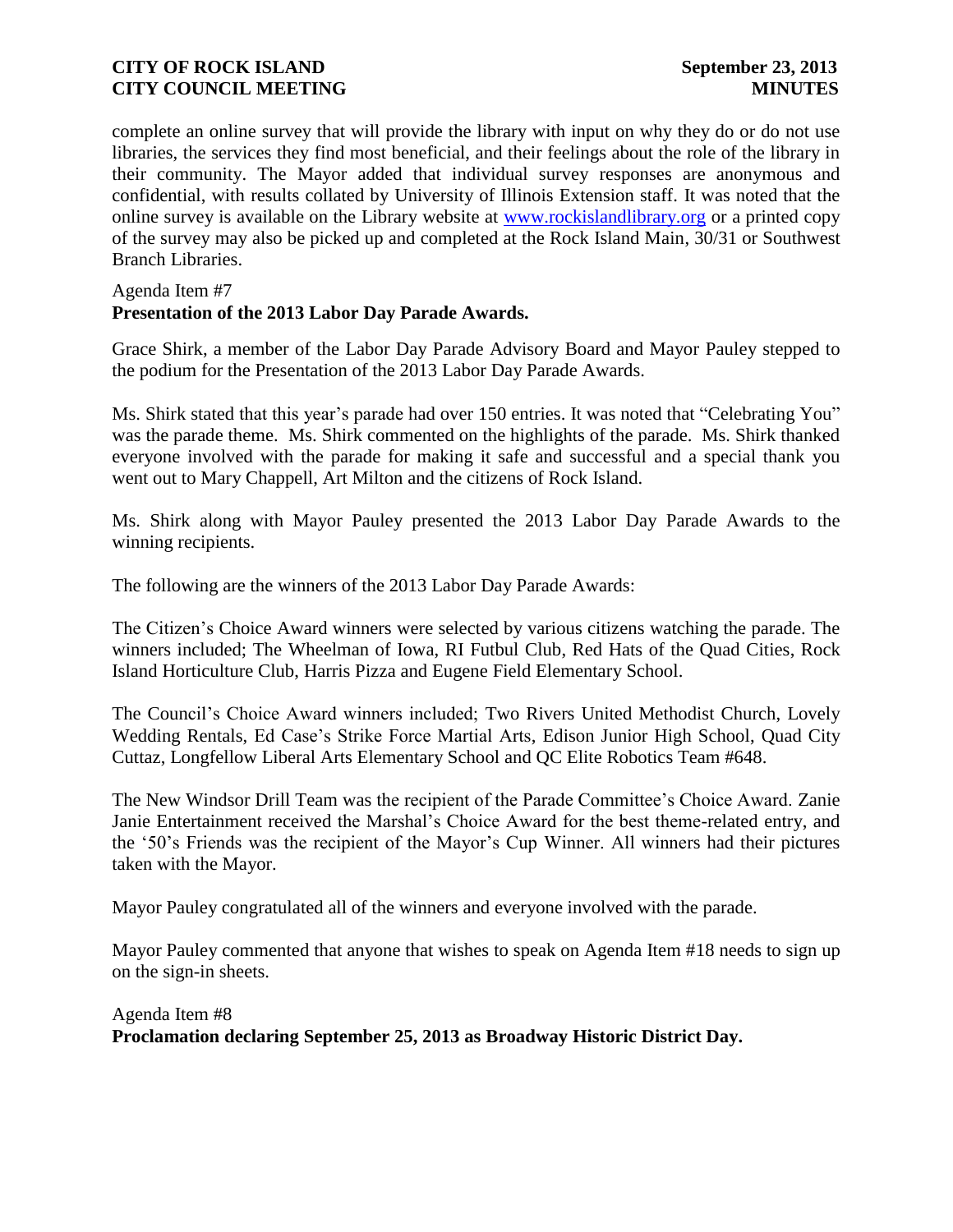Mayor Pauley read the Proclamation. Barb Braun thanked the Mayor for the Proclamation. Ms. Braun encouraged everyone to come out Saturday for the Broadway Historic District Neighborhood Association's 25<sup>th</sup> Anniversary Celebration.

Alderman Hotle commented that Broadway is in her ward and they are a fantastic neighborhood and one of the strongest neighborhoods in the City.

#### Agenda Item #9

**A Resolution ceremoniously naming 37th Street in Rock Island from 12th to 18th Avenue "Lane Evans Drive."**

It was moved by Alderman Murphy and seconded by Alderman Hotle to adopt the resolution.

Discussion followed. Alderman Austin stated that unlike renaming a street that would require people to change their addresses, this does not; signs will be put in place.

Mayor Pauley advised that this is strictly ceremonial; it renames  $37<sup>th</sup>$  Street; the signage below it will state Lane Evans Drive.

Alderman Austin inquired as to why the block from  $11<sup>th</sup>$  to  $12<sup>th</sup>$  Avenue adjacent to Swanson Commons was not part of this. Mayor Pauley stated that  $12<sup>th</sup>$  to  $18<sup>th</sup>$  Avenue was just chosen.

Alderman Conroy commented that Lane Evans did great things for the City by bringing projects to the local area. Alderman Conroy gave thanks to Lane Evans for all of the hard work he has done throughout the years of being an elected official in Washington.

Mayor Pauley advised that the plan is to have an event to honor Lane Evans when the sign goes up. Mayor Pauley added that he hoped Lane Evans can attend the event.

Alderman Foley stated that Lane Evans was a great promoter and worker for the veterans, and he served on the Veteran Affairs Committee. Alderman Foley stated that when he was in Washington last week, a few of the congressional members were excited to see that the City that Lane Evans grew up in and resided in was doing this in his honor.

After discussion, the motion carried by the following Aye and No vote; those voting Aye being; Alderman Hotle, Alderman Murphy, Alderman Austin, Alderman Clark, Alderman Conroy, Alderman Foley and Alderman Tollenaer; those voting No, none.

## Agenda Item #10 **CLAIMS**

It was moved by Alderman Austin and seconded by Alderman Foley to accept the following reports and authorize payments as recommended. The motion carried by the following Aye and No vote; those voting Aye being; Alderman Hotle, Alderman Murphy, Alderman Austin, Alderman Clark, Alderman Conroy, Alderman Foley and Alderman Tollenaer; those voting No, none.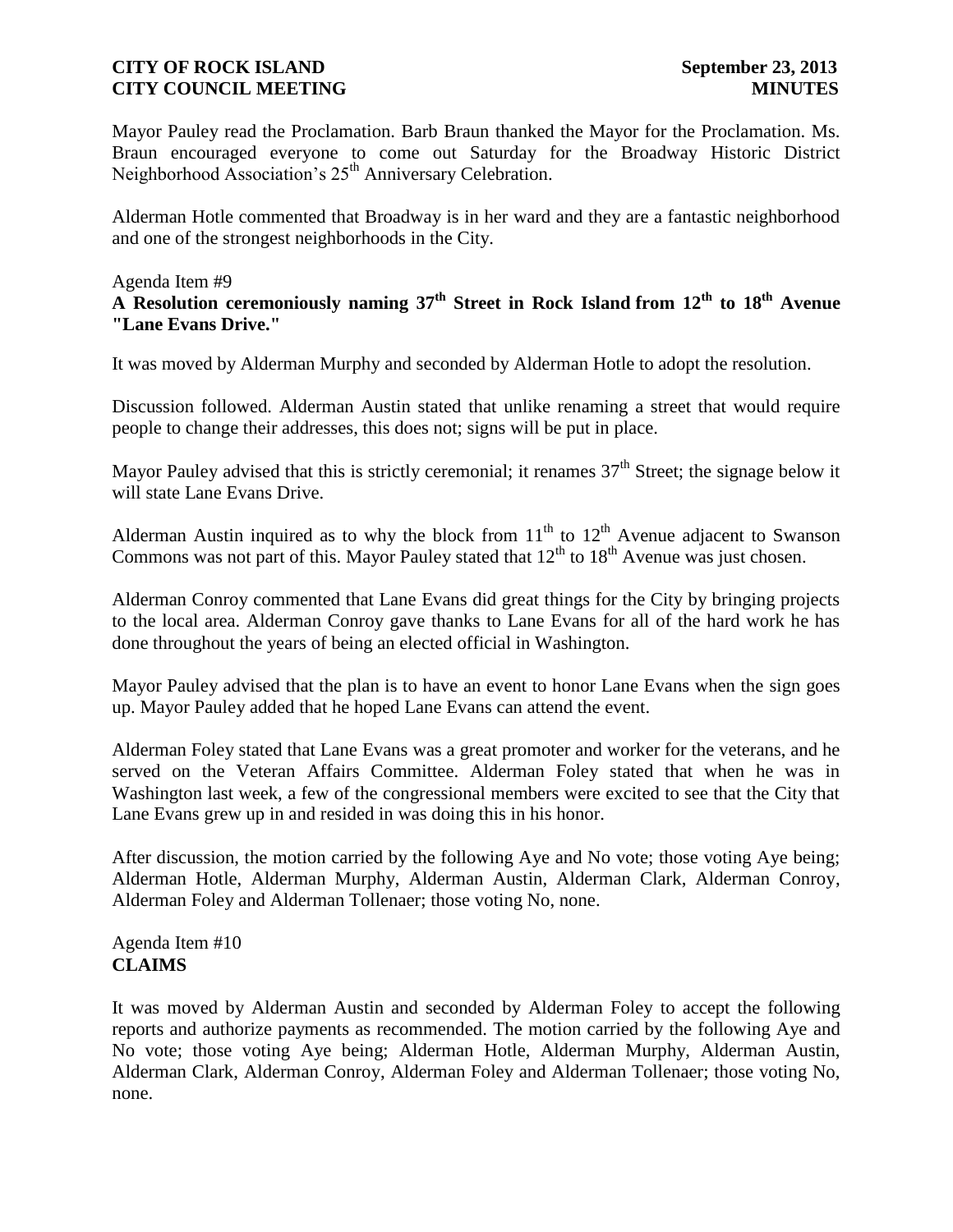a. Report from the Public Works Department regarding payment #2 in the amount of \$12,048.28 to RAMSCO for services provided for the asbestos and lead paint abatement project at the waste water treatment plant.

b. Report from the Public Works Department regarding payment #2 in the amount of \$95,805.00 to Valley Construction for services provided for the Rock Island Landing at Schwiebert Park project.

#### Agenda Item #11

## **Claims for the week of September 13 through September 19 in the amount of \$1,865,697.29.**

Alderman Hotle moved and Alderman Foley seconded to allow the claims. The motion carried by the following Aye and No vote; those voting Aye being; Alderman Hotle, Alderman Murphy, Alderman Austin, Alderman Clark, Alderman Conroy, Alderman Foley and Alderman Tollenaer; those voting No, none.

#### Agenda Item #12

# **Payroll for the weeks of September 2 through September 15 in the amount of \$1,275,504.66.**

It was moved by Alderman Conroy and seconded by Alderman Hotle to allow the payroll. The motion carried by the following Aye and No vote; those voting Aye being; Alderman Hotle, Alderman Murphy, Alderman Austin, Alderman Clark, Alderman Conroy, Alderman Foley and Alderman Tollenaer; those voting No, none.

#### Agenda Item #13

## **Report from the Public Works Department regarding the purchase and installation of one complete open-style variable frequency drive and associated parts from Graybar in the amount of \$19,821.80.**

Alderman Murphy moved and Alderman Austin seconded to approve the purchase and installation as recommended. The motion carried by the following Aye and No vote; those voting Aye being; Alderman Hotle, Alderman Murphy, Alderman Austin, Alderman Clark, Alderman Conroy, Alderman Foley and Alderman Tollenaer; those voting No, none.

#### Agenda Item #14

# **Report from the Public Works Department regarding bids for alley paving: 6th Avenue to 7 th Avenue, between 9th Street and 11th Street, recommending the bid be awarded to Langman Construction in the amount of \$104,636.80.**

It was moved by Alderman Hotle and seconded by Alderman Foley to award the bid as recommended and authorize the City Manager to execute the contract documents. The motion carried by the following Aye and No vote; those voting Aye being; Alderman Hotle, Alderman Murphy, Alderman Austin, Alderman Conroy, Alderman Foley and Alderman Tollenaer; those voting No, none. Alderman Clark abstained.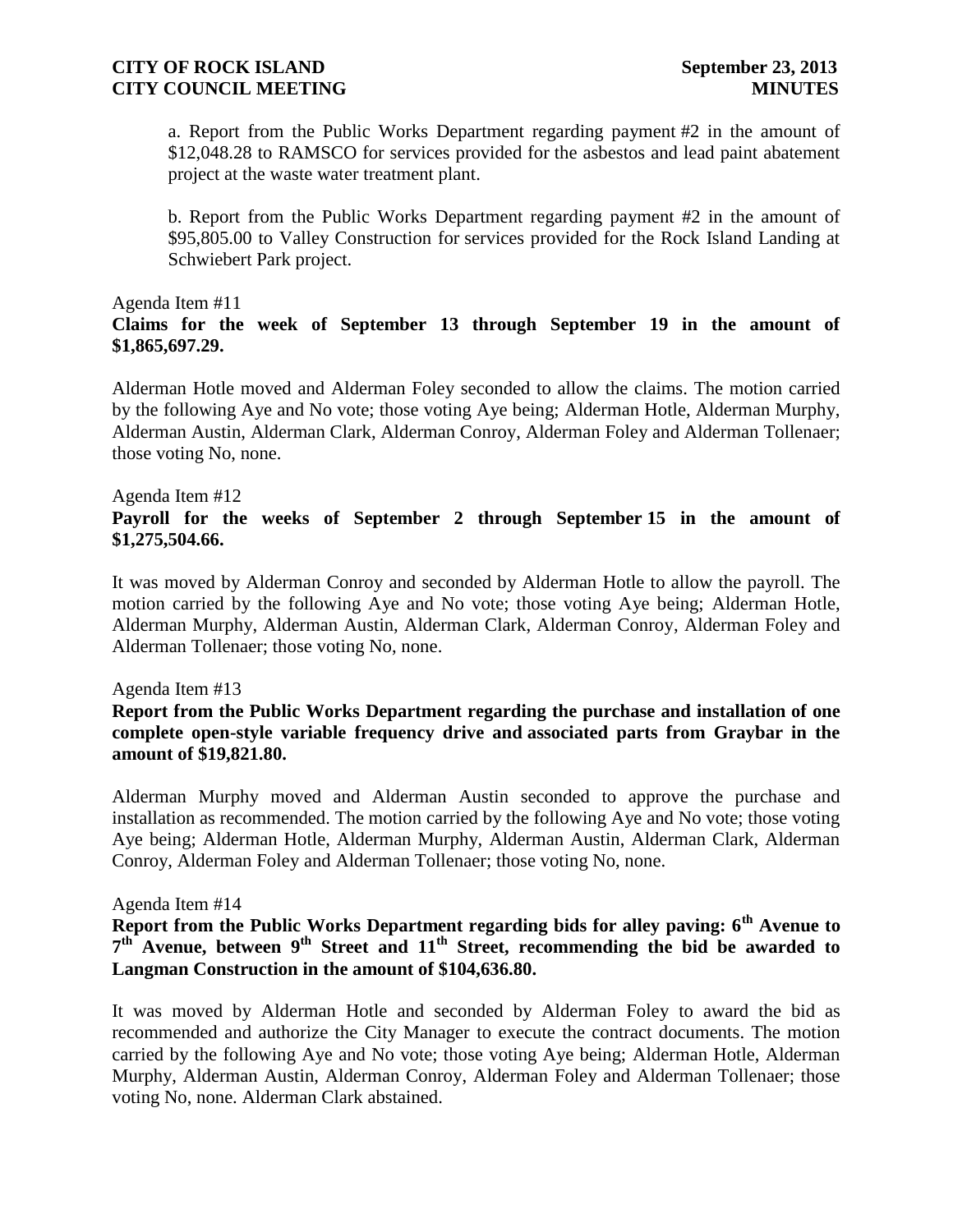#### Agenda Item #15

# **Report from the Community and Economic Development Department regarding an intergovernmental agreement with the City of East Moline, Illinois for lead grant services.**

Alderman Murphy moved and Alderman Hotle seconded to approve the agreement as recommended, allow for minor City Attorney modifications and authorize the City Manager to execute the contract documents. The motion carried by the following Aye and No vote; those voting Aye being; Alderman Hotle, Alderman Murphy, Alderman Austin, Alderman Clark, Alderman Conroy, Alderman Foley and Alderman Tollenaer; those voting No, none.

#### Agenda Item #16

# **Report from the Community and Economic Development Department regarding payment to IL/IA Center for Independent Living in the amount of \$83,335.00 for additional costs associated with the new location.**

Alderman Clark moved and Alderman Tollenaer seconded to approve the payment as recommended and authorize the City Manager to execute the necessary documents. The motion carried by the following Aye and No vote; those voting Aye being; Alderman Hotle, Alderman Murphy, Alderman Austin, Alderman Clark, Alderman Conroy, Alderman Foley and Alderman Tollenaer; those voting No, none.

#### Agenda Item #17

**Report from the City Clerk regarding requests from the businesses in the College Hill District to decorate street posts and trees, place signage in the City's right-of-way, place 10 trash receptacles at the area businesses, requesting two (2) Police Officers for traffic control, and the utilization of College Hill District funds in an amount not to exceed \$900.00 for their Hill-O-Ween Festival to be held on Wednesday, October 30, 2013.**

It was moved by Alderman Hotle and seconded by Alderman Austin to approve the requests for decorations, signage and utilization of funds as recommended, and authorize staff to place trash receptacles at the area businesses as stated in the report, subject to the businesses contacting the Police Department for traffic control, providing the proper insurances, removing the decorative bows by November  $4<sup>th</sup>$  and signage at the conclusion of the event. The motion carried by the following Aye and No vote; those voting Aye being; Alderman Hotle, Alderman Murphy, Alderman Austin, Alderman Clark, Alderman Conroy, Alderman Foley and Alderman Tollenaer; those voting No, none.

#### Agenda Item #18

# **Report from the Board of Local Improvements regarding a Special Assessment Ordinance providing for the improvement of Jumer's Crossing: Rock Island Parkway to 56th Avenue West.**

Alderman Murphy moved and Alderman Tollenaer seconded to proceed with the project and pass the ordinance.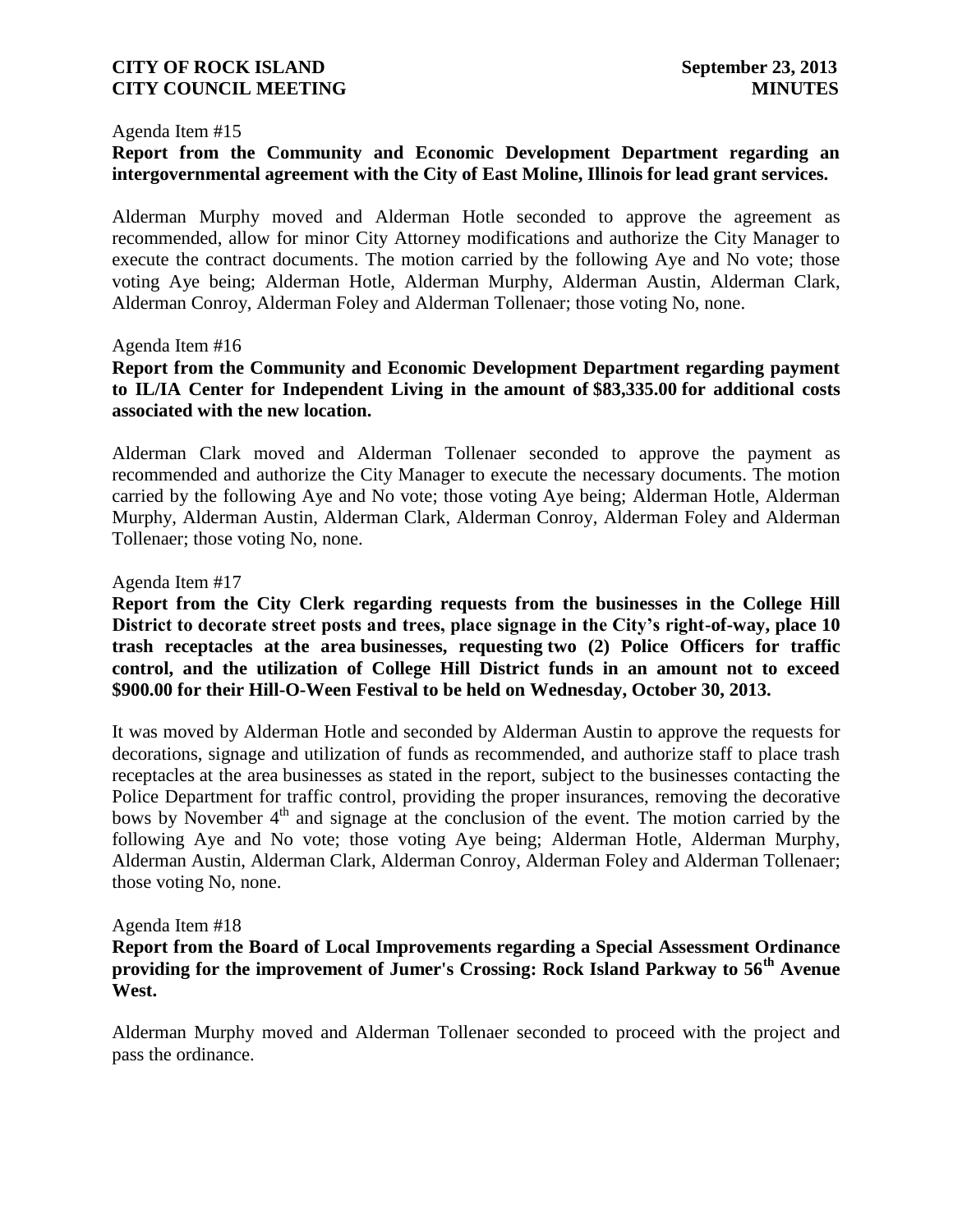Discussion followed. Alderman Foley stated that he would be abstaining from Agenda Item #18 and Agenda Item #19. At this time, Alderman Foley excused himself from the table.

Mayor Pauley stated that each person that signed up to speak on this item will have three minutes.

Jay Pienta of 2116 24<sup>th</sup> Street, Rock Island stepped forward. Mr. Pienta stated that he is the President of the Rock Island Conservation Club and read and submitted a letter from the members opposing the Jumer's Crossing project.

Sue Pienta of 2116 24<sup>th</sup> Street, Rock Island stepped forward. Ms. Pienta stated that she will always be opposed to this project due to the environmental concerns for the residents, businesses and wildlife on Big Island. Ms. Pienta further discussed this issue.

James Webb of 1607 65<sup>th</sup> Avenue West, Rock Island stepped forward. Mr. Webb stated that last week Alderman Murphy made a comment that the people she talked to in Milan were overwhelmingly in favor of the project. Mr. Webb stated that he did a walking tour of the business area of Milan and could not find one person that agreed with that statement. Mr. Webb also discussed the legality of the special assessment as well as concerns for his property.

Charles Layer of 1420 Big Island Parkway, Milan stepped forward. Mr. Layer read and submitted a letter and the attachments for the record from the Big Island River Conservancy District regarding the City of Rock Island commercial development and condemnation of the Big Island levee. Mr. Layer also submitted and read a letter from David Human, partner of the law firm of Husch Blackwell to the Big Island River Conservancy District in regards to the City of Rock Island commercial development and condemnation of the Big Island levee.

Tom Kost of 2104 Big Island Parkway, Milan stepped forward. Mr. Kost continued reading the letter from David Human to the Big Island River Conservancy District.

Christina Kost of 2104 Big Island Parkway, Milan stepped forward. Ms. Kost continued reading the letter from David Human to the Big Island River Conservancy District.

Barbara Wlaskolich of  $2528\,58^{th}$  Avenue West, Milan stepped forward. Ms. Wlaskolich continued reading the letter from David Human to the Big Island River Conservancy District and then submitted the letter to Council.

Jim Flannery of 929 East 32<sup>nd</sup> Avenue, Milan signed up to speak but declined.

Debbie Layer of 1420 Big Island Parkway, Milan stepped forward. Ms. Layer discussed flooding as it relates to the project and the use of taxpayer dollars.

Richard Nesseler of 2909 53rd Avenue West, Milan stepped forward. Mr. Nesseler discussed flooding as it relates to the project and the City tampering with the floodwall. Mr. Nesseler further discussed this issue.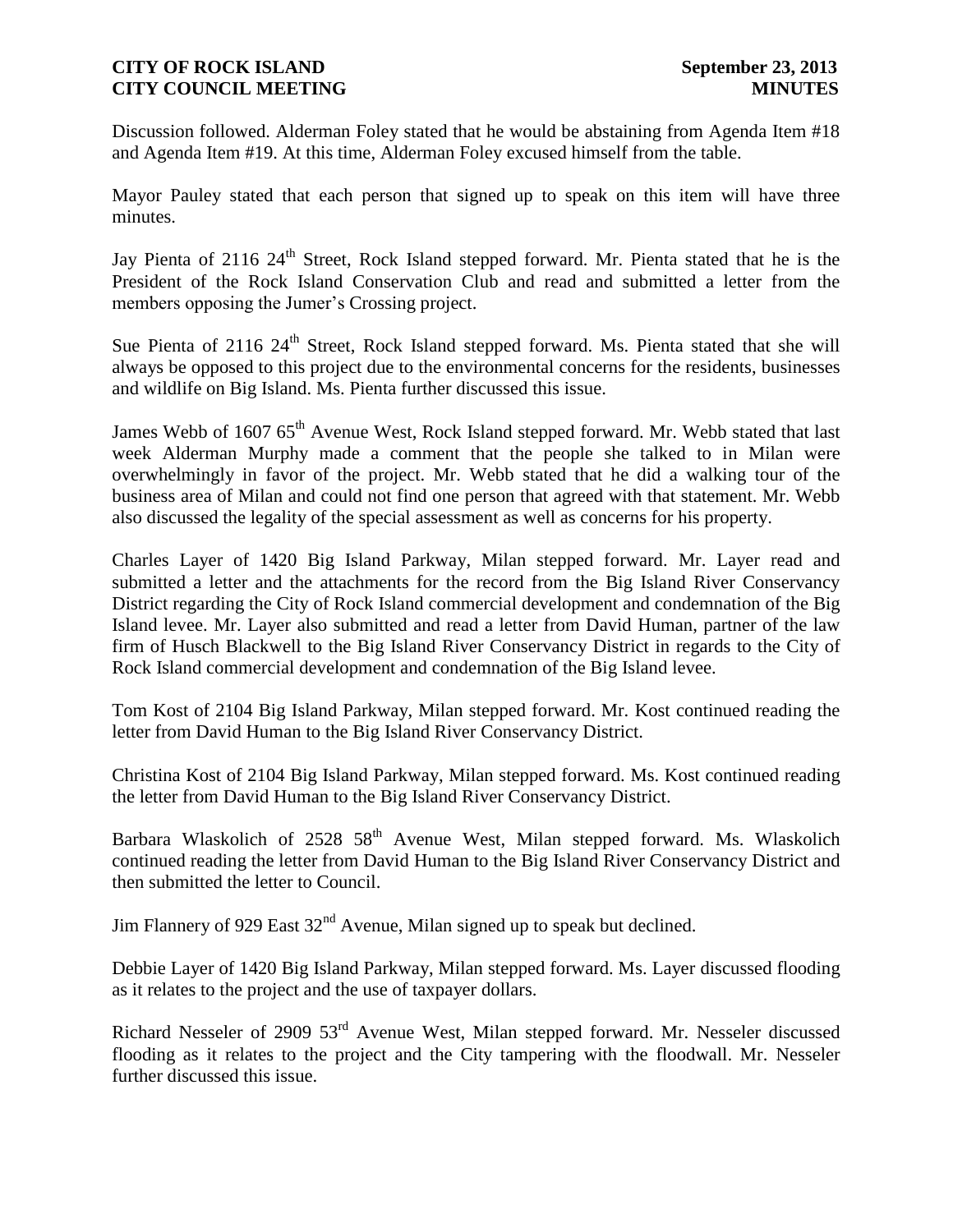Mike Thoms of  $4205 \frac{14^{\text{th}}}{\text{Street}}$ , Rock Island stepped forward. Mr. Thoms spoke in favor of the Jumer's Crossing project. Mr. Thoms stated that if everyone really worked hard together, they could overcome these issues. Mr. Thoms stated that the common goal is to help all of the cities grow. Mr. Thoms also discussed the economy as it related to revenue sources.

Randy Wlaskolich of 2528 58<sup>th</sup> Avenue West, Milan stepped forward. Mr. Wlaskolich signed up to speak but declined.

Charles VanDeSampel Jr. of 1617 65<sup>th</sup> Avenue West stepped forward. Mr. VanDeSampel discussed flooding and spoke in opposition to the Jumer's Crossing project.

Adam Kerres of 1711  $65<sup>th</sup>$  Avenue West signed up to speak but declined.

Tom McCune, Business Manager of the Plumbers and Pipefitters located at 4600 46<sup>th</sup> Avenue, Rock Island stepped forward. Mr. McCune stated that on behalf of the 1500 members, they support the Jumer's Crossing project. Mr. McCune added that job creation of the local building trade's crafts and maintenance of those buildings will benefit the City.

Alderman Hotle stated that she had noted comments heard from some individuals in which one comment made stated that there was not adequate information for the Conservancy or the Village of Milan to form an opinion about this project. Alderman Hotle added that it seems that everyone speaking on this project has already formed a strong opinion of what will happen. Alderman Hotle advised that she understands the concerns of the residents and the City does care about the citizens. Alderman Hotle stated that another comment she heard was that it is highly unlikely that the City can prove that this project would not be detrimental to the community. Alderman Hotle added that there is proof that it could do a lot of benefit for the community. Alderman Hotle discussed comments made concerning the flooding component. Alderman Hotle advised that the City cannot move forward if there is no change. Alderman Hotle further discussed this item.

Alderman Murphy advised that she stood by her comments that she made last week. Alderman Murphy indicated that she has talked to people that live all over the Quad Cities and they have said that they are looking forward to this project. Alderman Murphy added that a lot of people that live in Rock Island and Milan are supporting this project. Alderman Murphy further discussed this item.

Alderman Conroy stated that the Resolution that comes after this item is related to one of the objections as to whether or not Riverstone would be allowed to do mining. Alderman Conroy stated that the City will not let that happen. Alderman Conroy indicated that the City could offer another Resolution stating that the City will meet all Corps specifications to keep the same certifications that currently exist for that levee. Alderman Conroy further discussed this item.

After discussion, the motion carried by the following Aye and No vote; those voting Aye being; Alderman Hotle, Alderman Murphy, Alderman Austin, Alderman Clark, Alderman Conroy and Alderman Tollenaer; those voting No, none. Alderman Foley abstained.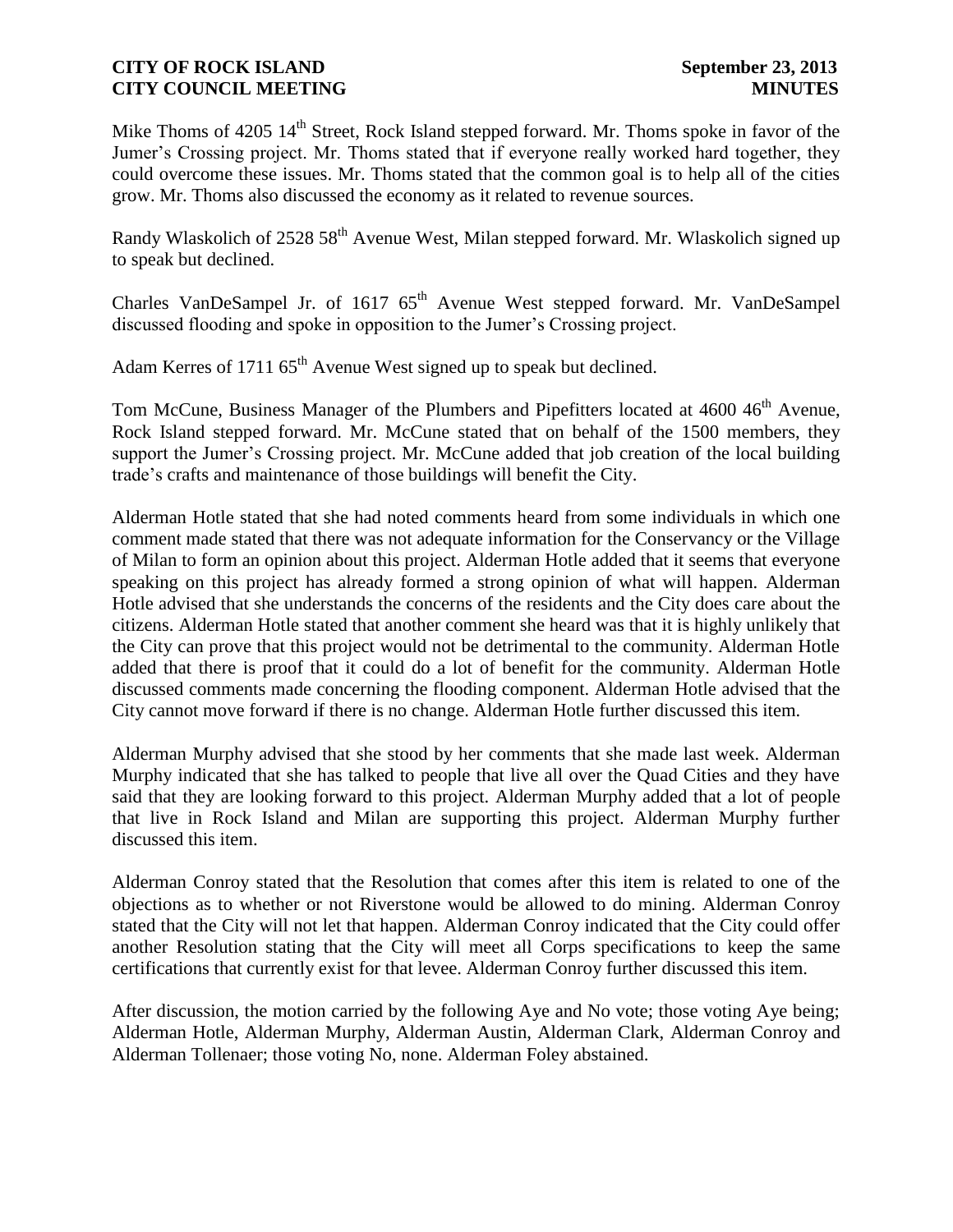#### Agenda Item #19

# **A Resolution prohibiting commercial mining operations within the City of Rock Island known as Jumer's Crossing**.

It was moved by Alderman Conroy and seconded by Alderman Clark to adopt the resolution. The motion carried by the following Aye and No vote; those voting Aye being; Alderman Hotle, Alderman Murphy, Alderman Austin, Alderman Clark, Alderman Conroy and Alderman Tollenaer; those voting No, none. Alderman Foley abstained.

## Agenda Item #20 **Other Business.**

Alderman Hotle encouraged everyone to come out to the Broadway celebration on Saturday.

Alderman Murphy congratulated the Fire Chief and Fire Department on their new ladder truck.

Alderman Murphy deferred to Alderman Austin for Shop Rock Island. Alderman Austin stated that WVIK-Augustana College public radio turns to the public twice a year for public support. Alderman Austin added that their fall fund drive is going on now; they are soliciting support from the community. Alderman Austin discussed ways to pledge support. Alderman Austin advised that WVIK - 90.3 FM is the only remaining local radio station that does live news and live local news coverage. Alderman Austin encouraged everyone to pledge support.

Vince Thomas of 1000 21<sup>st</sup> Street, Rock Island stepped forward. Mr. Thomas discussed Manor Homes as it related to demolition and construction. Mr. Thomas also discussed the displacement of citizens from their homes and the lack of housing opportunities as it related to income, market rate housing and the need for more affordable housing.

Tika Bista of 4600 46<sup>th</sup> Avenue, Rock Island stepped forward. Mr. Bista voiced concerns in regards to the demolition of Manor Homes and the need for more housing.

#### Agenda Item #21 **Executive Session on Personnel, Property Acquisition and Litigation.**

A motion was made by Alderman Foley and seconded by Alderman Murphy at 8:11 pm to recess to Executive Session on matters of Personnel, Property Acquisition and Litigation. The motion carried on a roll call vote. Those voting Aye being; Alderman Hotle, Alderman Murphy, Alderman Austin, Alderman Clark, Alderman Conroy, Alderman Foley and Alderman Tollenaer; those voting No, none.

Agenda Item #22 **Recess**

Mayor Pauley reconvened the regular meeting at 8:28 pm. A motion was made by Alderman Hotle and seconded by Alderman Foley to recess to 5:30 pm, Monday, October 7, 2013. The motion carried by the following Aye and No vote: those voting Aye being; Alderman Hotle,